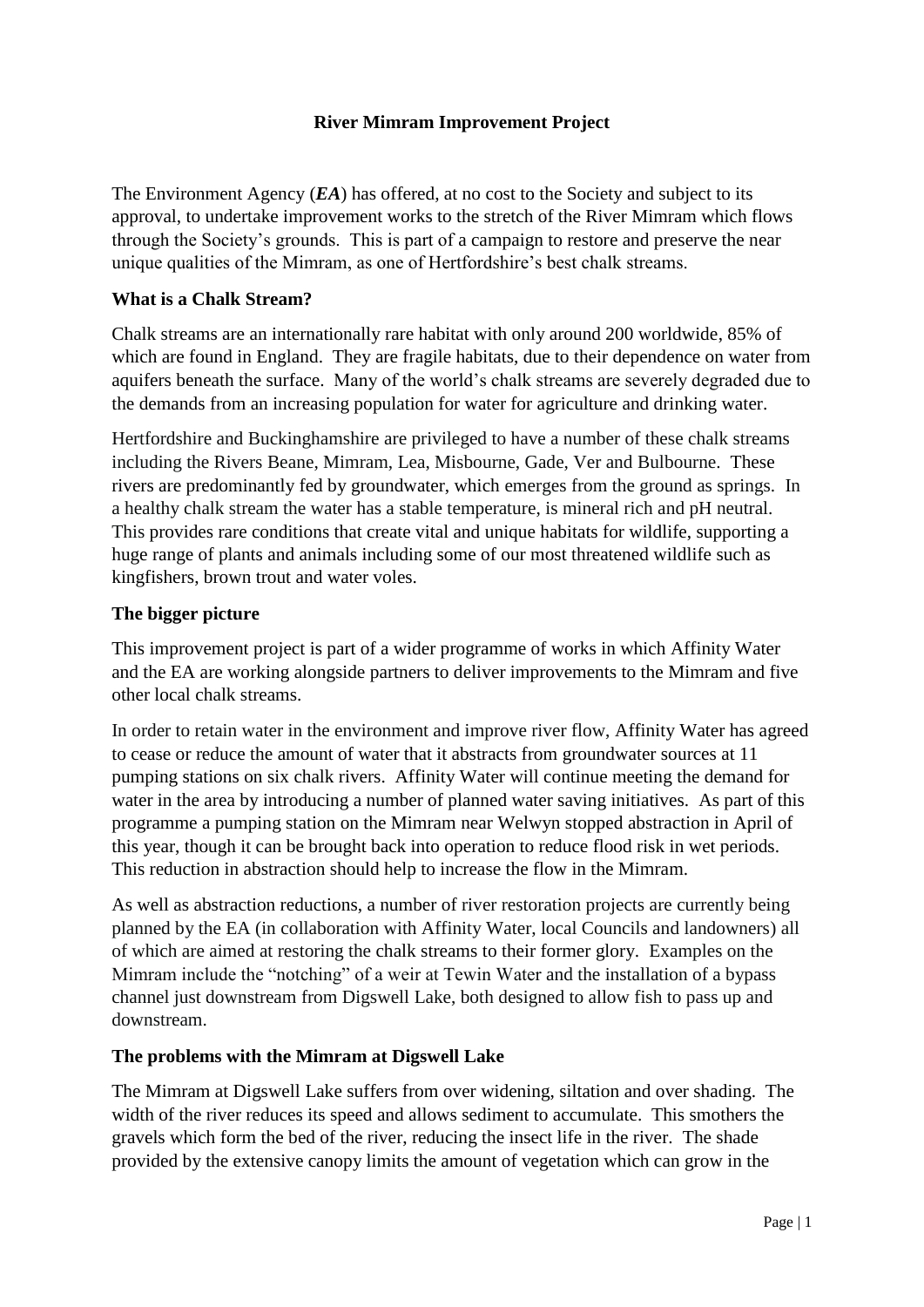river. In short, this section of the river is currently too deep, too wide and too dark to support a functional habitat for fish, water voles and other aquatic wildlife.

## **The EA's proposals**

To address these problems the EA proposes to improve this stretch of the Mimram by reducing its width and increasing the amount of light reaching the river. This will be done by creating 'brash berms' and 'woody habitat features' at alternate edges of the channel as well as removing some of the canopy. Together, these steps will provide new and improved habitats at the edges of the river and will encourage variation in speed and direction of the flow. In turn this should improve the quality of the in-stream habitat for fish, plants and aquatic invertebrates. With a bit of luck, water voles may also return to this stretch of the Mimram. An initial concept is shown on the attached plan. This is subject to change as the design of the works proceeds.

## **Who will be doing the work?**

The EA is responsible for the proposed works, working in partnership with the Society. The EA has already put the works out to tender and Five Rivers Environmental Contracting Ltd (*Five Rivers*) was awarded a contract for the design of the works and their implementation. Information on Five Rivers can be found at [https://five-rivers.com.](https://five-rivers.com/)

#### **What are brash berms?**

Brash berms are typically made out of natural vegetation, such as offcuts from canopy reduction or other tree maintenance. The branches and leafy vegetation are arranged either along the river banks or into a semi-circular shapes to replicate the inside of a meander bend and are usually held in place using wooden stakes. Over time they will fill with organic material and fine sediment to become a stable extension of the riverbanks. Where additional fill material is required, this will come from the creation of a number of new ponds on the north side of the river, creating valuable habitat for amphibians and, hopefully, water voles.

#### **What are woody habitat features?**

Woody habitat features are usually tree trunks or large branches that are wedged into the bank and protrude out into the channel. This forces the water to flow around it or over it in different directions. In some cases it may lead to a build-up of material behind it, causing a natural channel narrowing. The principle behind this is that woody material is found naturally in rivers that are not managed by humans, so it is replicating a natural process.

# **Where does the material for the brash berms and the woody habitat come from?**

Material from existing trees on site will be used to build the brash berms and woody habitat features. As part of the design process, Five Rivers will identify the trees from which material will be taken and obtain the Society's approval to do so. The objective will be to retain and improve natural diversity and focus on non-native and diseased trees. Where appropriate, suitable trees will be 'pollarded'. Pollarding is done by cutting a tree at around head height and allowing it to re-grow from where it is cut. In addition, each tree will be assessed for risk to protected species such as bats and for maintaining the integrity and amenity of the site. The EA and Five Rivers are committed to the preservation of existing habitats.